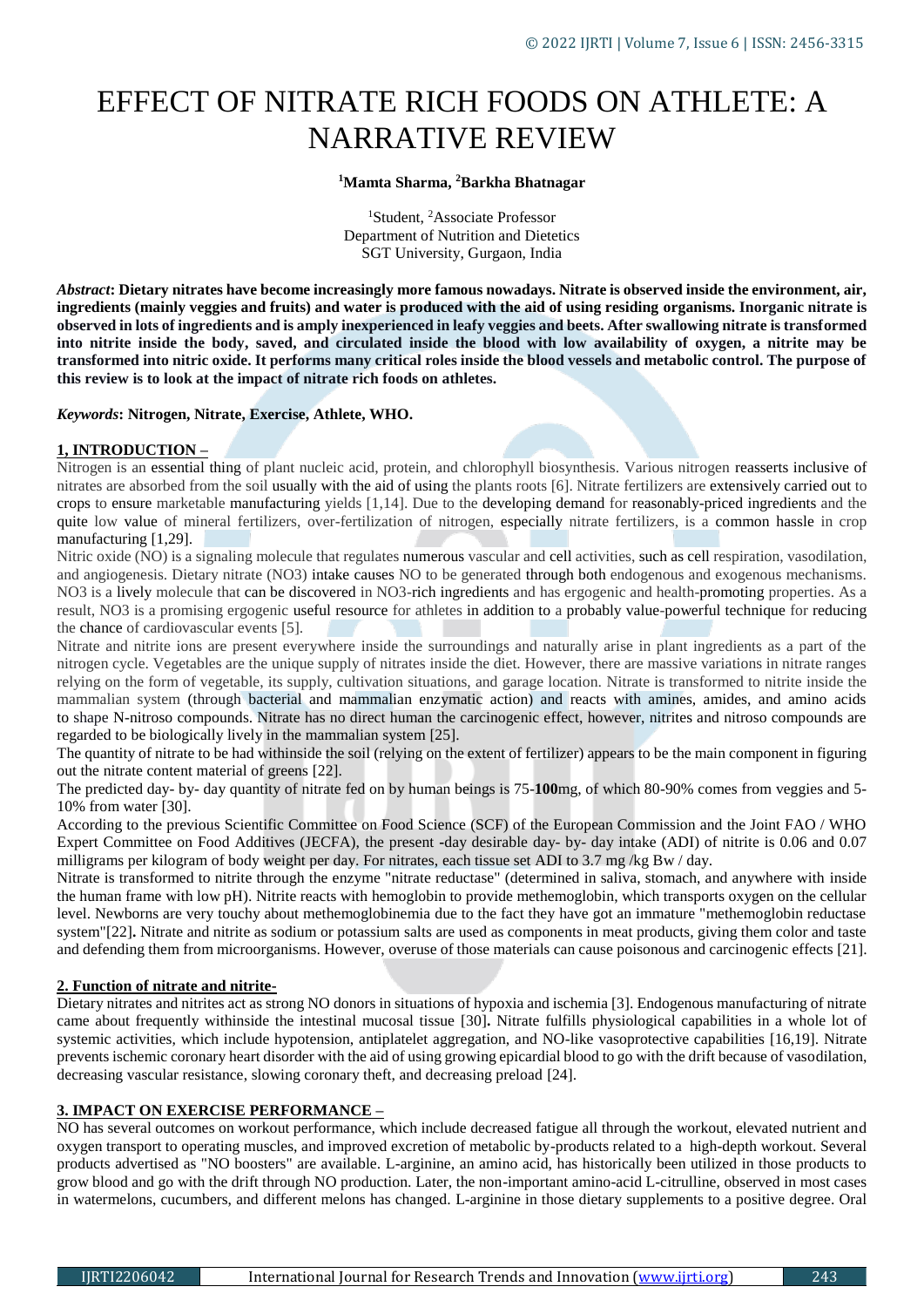consumption of L-citrulline as a nutritional complement will increase the bioavailability of L-arginine to a more quantity than supplementation with L-arginine, as it's miles without delay transported to the kidneys wherein it's miles transformed to L-arginine, while L-arginine is subjected to catabolism through the enzyme arginase [10].

### **4. SOURCE OF NITRATE-**

NO3 and NO2 are commonly acquired from foods that can be excessive in NO3 or from endogenous generation. Because the endogenous delivery of NO3 is notably limited, and most effective a bowl of inexperienced leafy greens has a better quantity of NO3 than is created endogenously during the day, a weight loss program represents the pathway with the best ability to deliver the frame with a larger quantity of NO3.

Athletes have to be recommended to acquire their NO3 from food, both via supplementation or via NO3-rich foods such as leafy vegetables and root greens [20]. The common NO3 or NO3 rich foods (e.g., beetroot, endive, fennel, kohlrabi, lettuce, pak choi, radish, rocket, and spinach). However, primarily based totally on the instances indexed above, this wide variety can be a great deal better or decrease in a few cases. Athletes have to surely be advised to devour more or less 250–500 g of leafy and root greens in line with the day to make certain suitable NO3 consumption, as a better vegetable consumption than 150 g frequently suggested. This value could be set at 150 g the aforementioned meals on the lowest [32].

#### **5. EFFECT OF NITRATE RICH FOODS ON EXERCISE TYPE-**

The impact of NO3 supplementation has been pronounced to be 4–25% in time to exhaustion tests and 1–3% in sport-precise trying outlasting much less than forty minutes. Between the hours of 12 and forty minutes, NO3 is probable to have the maximum impact. Furthermore, the outcomes of NO3 supplementation are maximumly distinguished for pastimes lasting between 601 and 999 seconds (10–17 minutes) inside this period, with NO3 supplementation being efficacious irrespective of normoxic or hypoxic conditions [27].

Supplementation with NO3 has been examined in several overall performance assessments. However, in preference to time trials or incremental electricity checking out, the outcomes are maximum probable greater apparent in time to exhaustion assessments. This will be due to the fact time to exhaustion assessments are notion to be greater correct at figuring out an athlete's patience ability and are closely stimulated via way of means of mental factors (e.g., motivation, boredom, etc.) [4,18]. **Thompson et al. (2016)** observed that NO3 supplementation progressed sprints withinside the Yo-Yo test.

## **6. HEALTH BENEFITS OF NITRATE RICH FOODS –**

Dietary nitrate and nitrite are mostly determined in leafy greens and root greens like spinach and beets, and feature received reputation because of their capacity for cardiovascular fitness benefits [17]**.** 

Dietary nitrate is transformed to nitrite in saliva through microorganisms at the tongue, then metabolized withinside the belly to nitric oxide (NO) and different nitrogen oxide metabolites earlier than being pumped via the bloodstream [2].

Nitrite may be converted to NO, a loose radical fuel line that serves as a signaling molecule essential for an endothelial feature and metabolic control, in settings of low oxygen availability, which include dwelling at excessive elevations and exercise-triggered hypoxia in muscle. Dietary nitrate intake increases plasma nitrate levels, lowers resting blood stress, and improves vascular features through those processes [12].

NO modulates vascular tone, smooth muscle molecular proliferation and growth, platelet activity and aggregation, leukocyte trafficking, adhesion molecule expression, and inflammation, all of that are essential for cardiovascular fitness [13].

In numerous animal models, nutritional nitrates, whether or not determined in greens, water, or supplementary nitrate salt, decrease blood stress in a dose-structured and acute manner. Individuals who fed on nitrate-rich meals (18. eight mg/day/kg frame weight), for example, had an almost 5-mmHg drop in diastolic blood pressure (DBP) [28].

#### **7. RISK ASSOCIATED WITH DIETARY NITRATE AND NITRITE** –

Although the evidence is inconclusive, research advises that an excessive amount of nitrate in consuming water (e.g., >50 mg/L) can produce destructive fitness consequences along with methemoglobinemia and gastrointestinal carcinogenesis [7].

Nitrate and nitrite were utilized in cured meats to restrict the growth of Listeria monocytogenes, the microorganism that reasons botulism, and to offer them their extraordinary flavor and color [9]. Nitrate and nitrite are precursors of endogenously generated Nnitroso compounds, or nitrosamines, which might be generally discovered in meats, processed meats, dairy products, and seafood, at the same time as nitrosamines are discovered in trace quantities in fruits, vegetables, sweets, and lipids [2, 20].

The advantages of ingesting fruits and vegetables, which might be excessive in flavonoids and different nutrients, might also additionally consequently counteract the probably terrible effects of N-nitroso compounds production in the stomach [11].

Long-term intake of nitrate-rich water at ranges underneath regulatory limits considerably will increase the prevalence of bladder cancers, underscoring the relevance of each ingesting water and nutritional nitrate as bladder cancers risk factors [15].

#### **REFERENCES**

- 1. Agostini F, Tei F, Silgram M, Farneselli M, Benincasa P, Aller M. Decreasing nitrate leaching in vegetable crops with better N management. In *Genetic Engineering, Biofertilisation, Soil Quality and Organic Farming*; Springer: Berlin, Germany, 2010; pp. 147–200.
- 2. Ahluwalia A, Gladwin M, Coleman GD, et al. Dietary nitrate and the epidemiology of cardiovascular disease: report from a National Heart, Lung, and Blood Institute Workshop. J Am Heart Assoc. 2016; 5(7).
- 3. Bryan NS, Ivy JL . Inorganic nitrite and nitrate: evidence to support consideration as dietary nutrients. *Nutr Res*, 2015; 35:643-654.